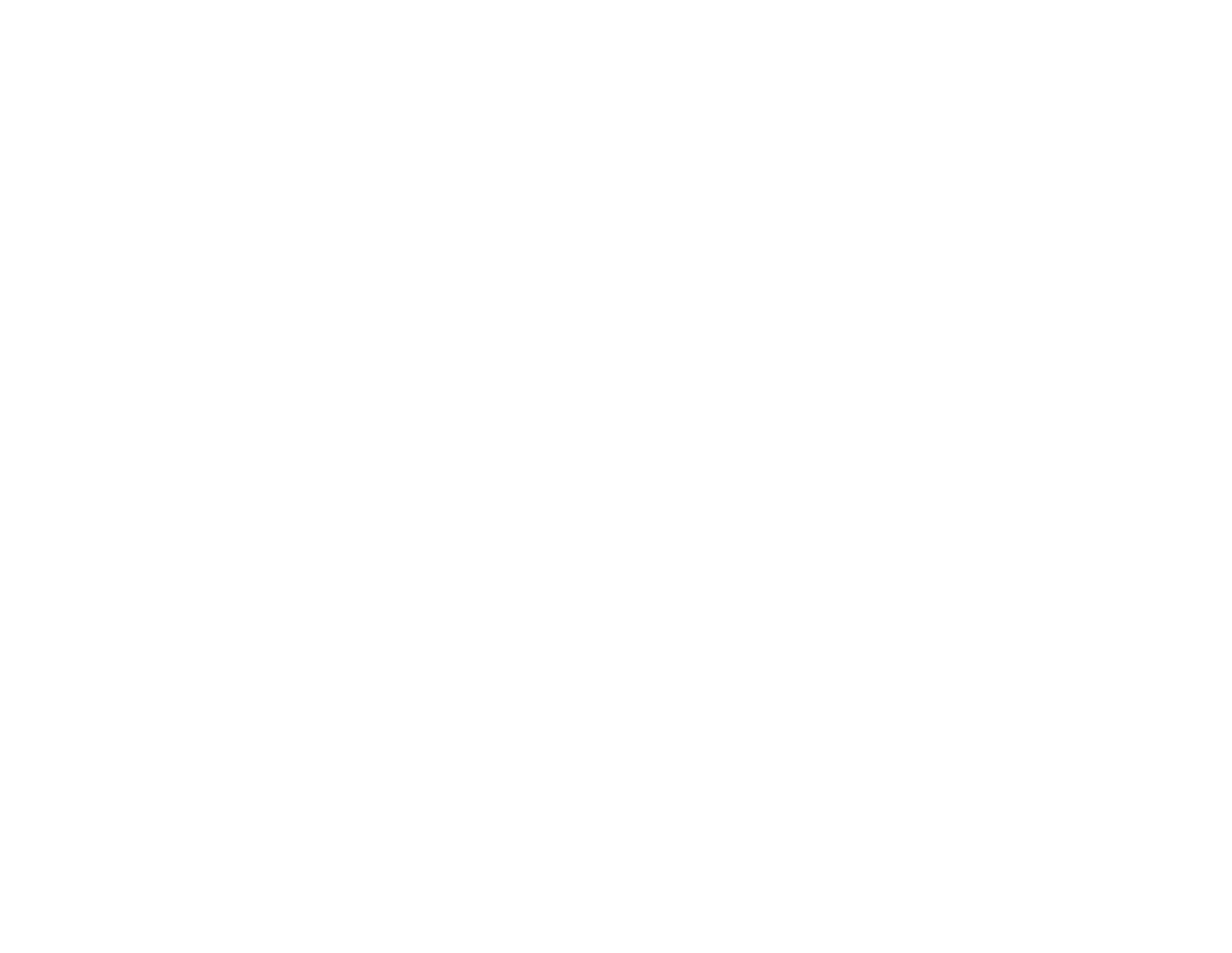| <b>NON-FATAL</b>                           |                                                                                                                                                                                                                                                                                                                                              |                               |                        |                                    |                              |  |  |  |  |
|--------------------------------------------|----------------------------------------------------------------------------------------------------------------------------------------------------------------------------------------------------------------------------------------------------------------------------------------------------------------------------------------------|-------------------------------|------------------------|------------------------------------|------------------------------|--|--|--|--|
| VICTIM'S<br>AGE & SEX                      | <b>HUNTER EDUCATION</b><br><b>TRAINED</b>                                                                                                                                                                                                                                                                                                    | <b>FIREARM</b><br><b>USED</b> | SHOOTER'S<br>AGE & SEX | HUNTER EDUCATION<br><b>TRAINED</b> | <b>GAME</b><br><b>HUNTED</b> |  |  |  |  |
| 23 year-old<br>Male                        | Yes                                                                                                                                                                                                                                                                                                                                          | <b>Bow</b>                    | 23 year-old<br>Female  | Yes                                | Deer                         |  |  |  |  |
| <b>Remarks:</b>                            | The victim was taking video ahead of the hunting party. As a buck crossed a field, the hunters began positioning for a shot<br>resulting in the victim being between the archer and the target. As the shooter, whose bow was drawn, attempted to let down<br>and the arrow accidentally released. The victim stood and was hit in the head. |                               |                        |                                    |                              |  |  |  |  |
| <b>Possible Cause:</b>                     | Careless handling of archery equipment                                                                                                                                                                                                                                                                                                       |                               |                        |                                    |                              |  |  |  |  |
| <b>Location of Incident: Juab County</b>   |                                                                                                                                                                                                                                                                                                                                              |                               |                        |                                    |                              |  |  |  |  |
| 21 year-old<br>Male                        | Yes                                                                                                                                                                                                                                                                                                                                          | .338 cal Rifle                | 20 year-old<br>Female  | Yes                                | Elk                          |  |  |  |  |
| <b>Remarks:</b>                            | The victim and shooter had just returned to their vehicle after hunting elk. The shooter was unloading her firearm when it<br>discharged, striking the victim in the right knee. Leg was amputated from the knee down.                                                                                                                       |                               |                        |                                    |                              |  |  |  |  |
| <b>Possible Cause:</b>                     | Careless or reckless handling of a firearm- unloading firearm.                                                                                                                                                                                                                                                                               |                               |                        |                                    |                              |  |  |  |  |
| <b>Location of Incident: Summit County</b> |                                                                                                                                                                                                                                                                                                                                              |                               |                        |                                    |                              |  |  |  |  |